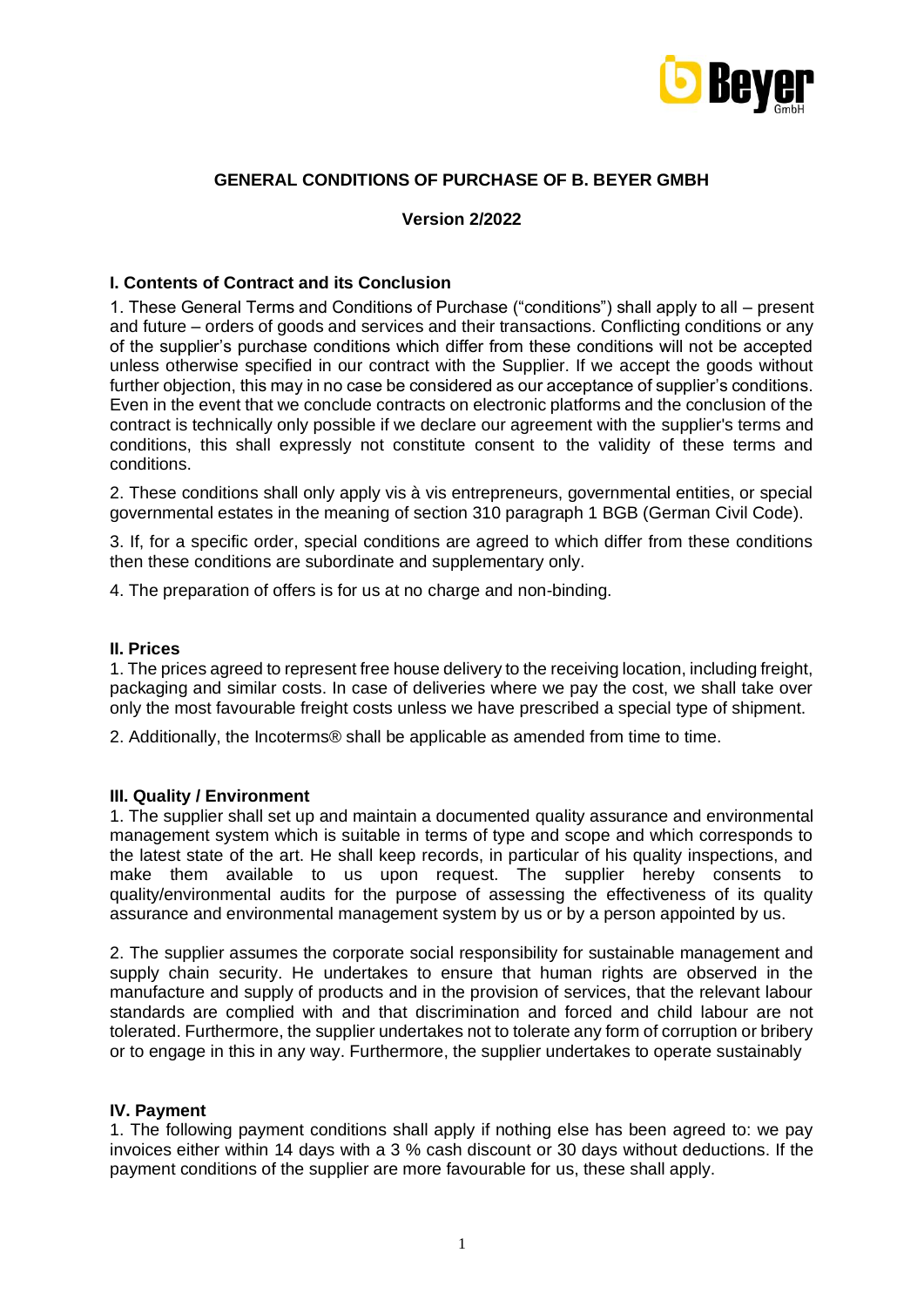

2. Payment and cash discount periods shall run from receipt of the invoice, but not, however, before receipt of the goods or services nor before their acceptance and, so far as documentation or similar documents belong to the total package, not before they are given to us as specified in the contract.

3. Payments will take place by bank (wire) transfer. Payment is considered to be on time when the transfer papers are given to the bank on the due date.

4. Our statutory rights regarding set-off and retention shall remain unaffected.

5. Interest may not be requested at the mere maturity of the debt. The interest rate will then be 5 (five) percentage points above the basic interest rate. In any case, we are permitted to prove lower damages due to default than that requested by the supplier.

## **V. Delivery Times / Late Delivery**

1. Agreed delivery deadlines and dates are binding. The supplier shall notify us immediately in text form of imminent delays in deliveryand submit to us adequate proposals to remedy the consequences of such delays.

2. Unless otherwise agreed in text form, any contractual terms and dates of delivery shall be considered to be met only if and in so far as the merchandise has been handed over to us at such dates.

3. If and in so far as the supplier defaults in delivery, we shall be entitled to our statutory rights. In particular, we shall have the right to claim damages for non-performance if and in so far as the supplier fails to effect delivery after a reasonable grace period set to him has elapsed. Our right to request delivery shall be excluded only if the supplier has compensated us for our damages.

4. The unconditional acceptance of a delayed delivery or service does not constitute a waiver of claims (including any contractual penalties) to which we are entitled due to the delayed delivery or service; this applies until the complete payment of amounts owed by us for the delivery or service in question.

## **VI. Retention of Title**

1. The supplier's terms covering his retention of title shall apply subject to the condition that title to the goods shall pass to us on the date of payment for such goods. Consequently, the extended forms of the so-called current account retention (Kontokorrentvorbehalt) shall not apply.

2. The supplier may claim return of the goods on the basis of his retention clause only if he has previously withdrawn from the contract.

## **VII. Performance of Deliveries and Passing of Risks**

1. The supplier carries the risk of accidental loss and accidental deterioration, even with prepaid and free house deliveries, until the goods have been handed over at the place of delivery.

2. We will not accept partial deliveries unless we have given our express consent to them.

3. Excess or short deliveries will be accepted only in accordance with current trade practise.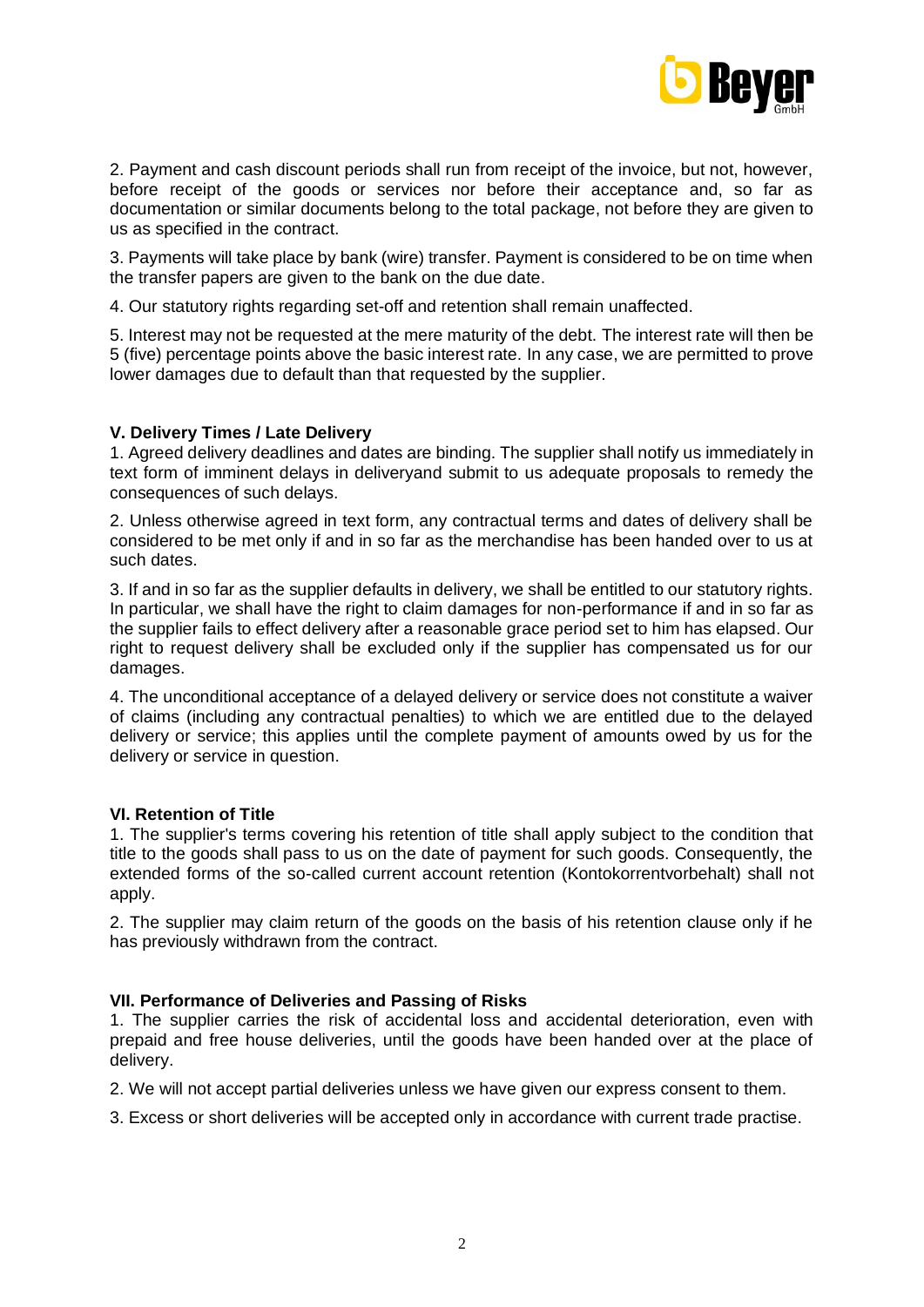

4. Unless otherwise agreed in text form, the supplier shall bear the costs of packing. Should we, in a given case, agree to bear such costs, the supplier will charge us with the lowest possible costs only. Any obligations to take back packaging material shall be governed by the German Packaging Act with the proviso that taking back always takes place at our registered office, unless otherwise agreed. In any case, the costs for the return transport and disposal of the packaging shall be borne by the supplier.

## **VIII. Declarations of Origin**

1. The supplier will, upon our demand, provide us with a supplier's declaration regarding the preferential origin of the goods and/or with an origin certificate regarding the non-preferential origin of the goods.

2. Where the supplier makes a declaration in regard to the preferential or non-preferential origin of the sold goods, the following terms shall apply:

a) The supplier will allow verification through customs authorities and submit all necessary information as well as any required certification.

b) The supplier shall compensate us for any damages and losses incurred to us, if and in so far as the competent authorities, due to any deficient certification or impossibility to verify, fail to acknowledge the declared origin, unless he proves that he is not responsible for such consequences.

## **IX. Warranty Provisions and Statute of Limitations**

1. The supplier must supply us with goods free of physical and legal defects. The supplier must take the responsibility that his deliveries and services are according to the recognized rules of technology and that the contractually agreed upon characteristics and standards as well as safety, workers' protection and accident prevention and other laws have been followed.

2. We shall limit the incoming inspection to shipping damage that is apparent externally and to determining that the volume and the part numbers of the ordered goods are correct, at least according to the shipping papers. Discrepancies shall be reported without delay. The supplier must adapt the quality management system and the quality assurance activities to this limited incoming inspection.

3. Notices of defects are in time if they are received by the supplier within 10 working days. The deadline for the notice of defects begins as soon as we  $-$  or in the case of drop shipment, our customer – have or should have determined that there is a defect.

4. In the event that the merchandise shows a defect, we may exercise our statutory rights. If the supplier tries to repair the merchandise, such remedy is considered to have failed after the first unsuccessful attempt. We shall have the right to withdraw from the contract also in such cases where a breach of contract is not considered to be material.

5. If the goods have a physical defect, we have legal rights of our choice. We can request from the supplier the refund of the costs we have to carry in relation to our customer, when the defect was present at the time the risk was transferred to us. The supplier shall have to refund any of our incurred costs of subsequent performance (Section 439 Paragraph 2 of the German Civil Code (BGB)), including costs for finding the defect and sorting costs.

6. In the event of imminent danger we are entitled, after giving notice to the supplier, to remedy the defects on the supplier's cost.

7. Our claims of defects shall be time-barred after 36 months of the passage of risk. The deadline begins with the timely submission of the notice of defects in the sense of the previous No. 3. The responsibility of the supplier for defects ends, however, ten years after delivery of the goods. This limitation does not apply insofar as our claims result from occurrences which the supplier knew about or which he must have known and did not inform us about.